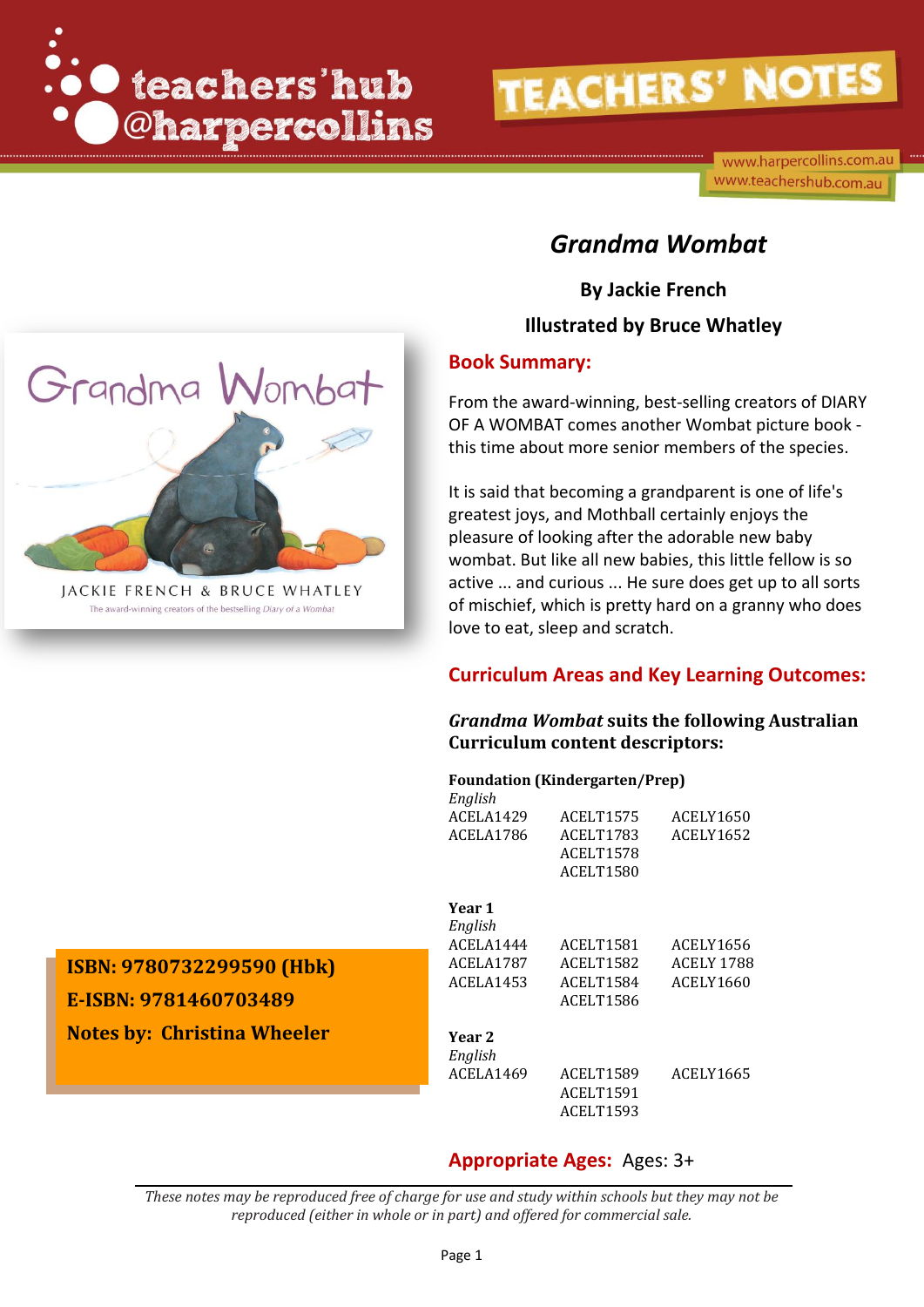

www.harpercollins.com.au www.teachershub.com.au

## **CONTENTS**

- Book Summary
- About the author
- About the illustrator
- Before Reading
- Discussion Questions
- Classroom Activities

### **KEY CURRICULUM AREAS**

• English

## **REASONS FOR STUDYING THIS BOOK**

*Grandma Wombat* continues the series of Jackie French and Bruce Whatley's Wombat series and explores the unique relationship between grandparents and their grandchildren. It especially picks up on the doting nature of grandparents and importance of manners. The illustrations allow for excellent visual literacy activities.

### **THEMES**

- Wombats
- Relationships grandparents/grandchildren
- Adventure
- Manners

### **About the author**

Jackie French is an award-winning writer, wombat negotiator, the Australian Children's Laureate for 2014/2015 and the Senior Australian of the Year for 2015. She is one of Australia's most popular children's authors, and writes across many genres.

Visit Jackie's website: [www.jackiefrench.com](http://www.jackiefrench.com/)

*These notes may be reproduced free of charge for use and study within schools but they may not be reproduced (either in whole or in part) and offered for commercial sale.*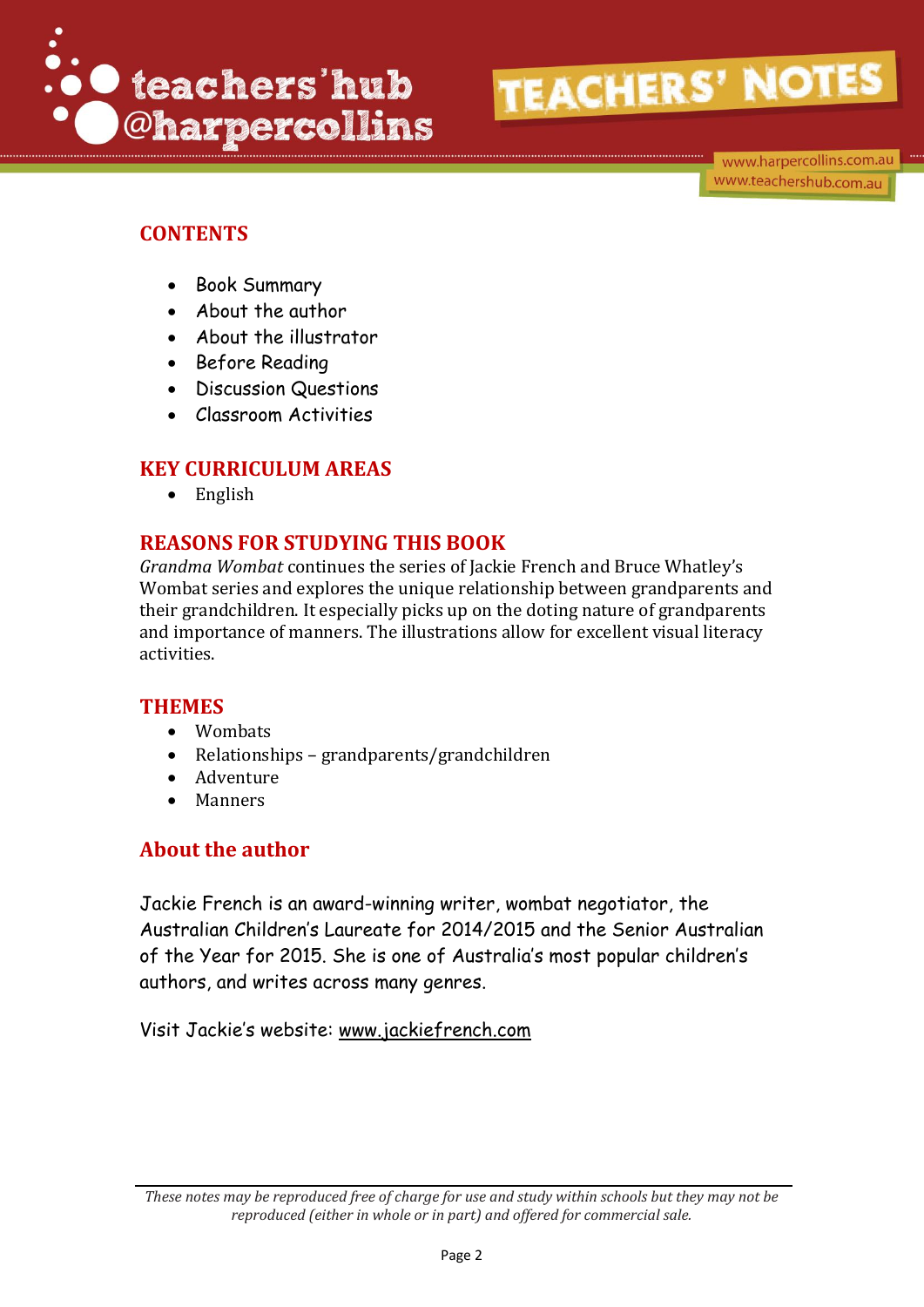

www.harpercollins.com.au www.teachershub.com.au

## **About the illustrator**

Bruce Whatley is one of Australia's most highly regarded and talented authors and illustrators for children, both here and internationally. In 2002 Bruce paired with author Jackie French and illustrated Diary of a Wombat, which was the start of an extraordinary creative collaboration that sparked many other books.

Visit Bruce's website: [www.brucewhatley.com](http://www.brucewhatley.com/)

## **Before Reading**

- From the front cover, make predictions about the relationship between Mothball and her grandson. How do these two wombats appear different in nature? How are you different from your grandparents?
- From your experience of other books in Jackie French's *Wombat* series, what do you think these wombats might get up to in *Grandma Wombat*?
- Discuss the illustration on the dedication page of the kangaroo with the young wombat in its pouch. What clues does this give about the text?

## **Discussion Questions**

- How is the relationship between grandparents and their grandchildren unique? Share examples of experiences you have with your grandparents that you don't have with your parents.
- Mothball believes that wombats are ALWAYS polite. Using the illustrations to support your ideas, discuss whether or not this is the case.
- In small groups, invent some creative ideas as to how Mothball's grandson came to be in the kangaroo's pouch.
- How does the body language of the sheep and dog tell us about their reactions to the young wombat's adventures?
- Look at the page in which the sky divers are awaiting their jumps. Why do you think there are no words on this page? What can we tell about the young wombat's personality from this page?
- What do you think is going through the young wombat's mind on the very last page? Take particular notice of the silhouette under the parachute.
- In what ways do we know exactly what Mothball likes and dislikes in *Grandma Wombat*? Categorise these ideas into two lists - verbal and nonverbal.

*These notes may be reproduced free of charge for use and study within schools but they may not be reproduced (either in whole or in part) and offered for commercial sale.*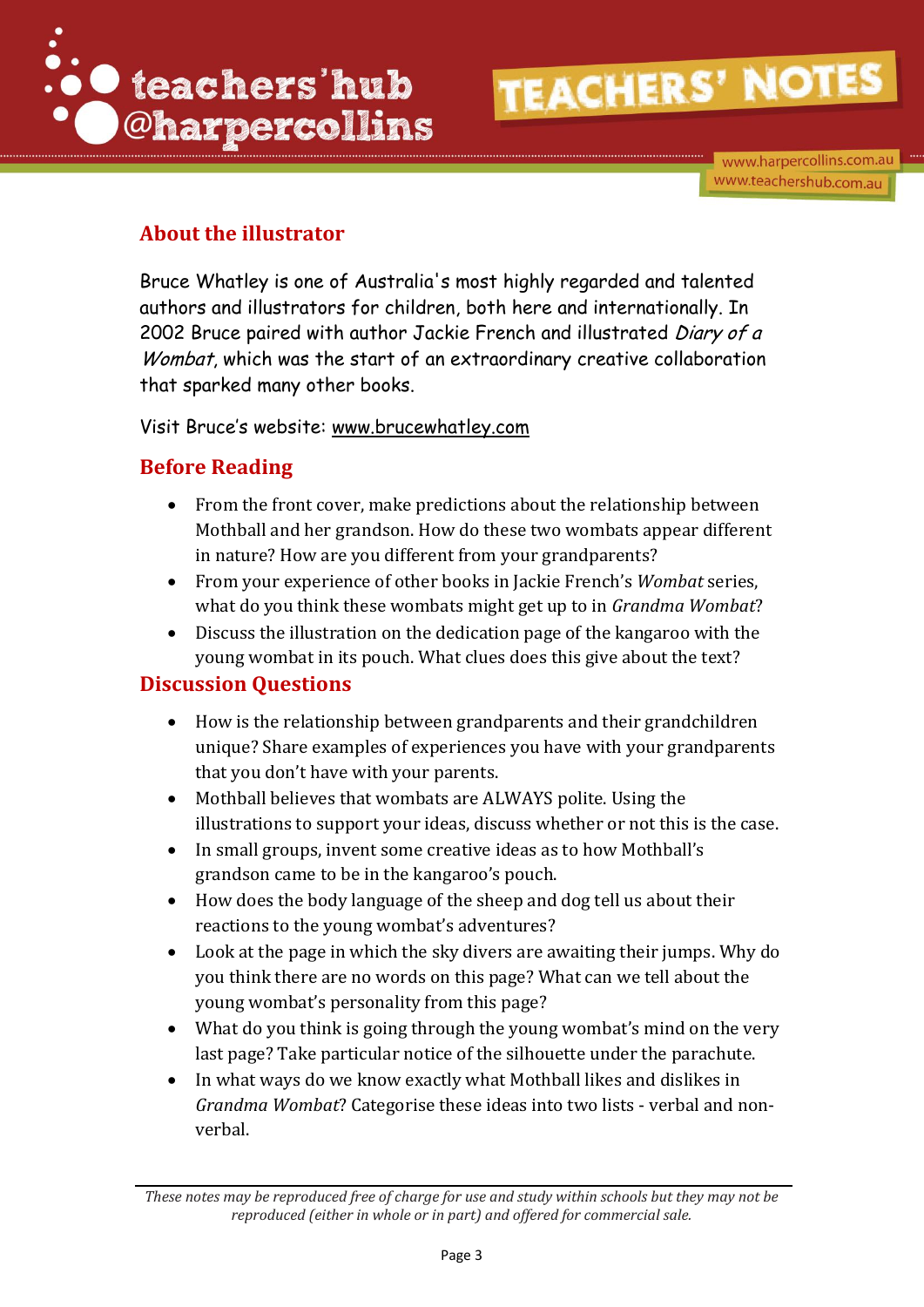

www.harpercollins.com.au www.teachershub.com.au

## **Classroom Activities**

### **Reading and Viewing**

- Mothball believes her grandson has excellent manners. Find illustrations in the text that support or contradict her beliefs.
- Compare *Grandma Wombat* with other picture books about grandparents, discussing how they are similar and different. Titles include:
	- o *Old Pig* by Margaret Wild
	- o *Potato People* by Pamela Allen
	- o *Brian Banana Duck Sunshine Yellow* by Christopher McKimmie
	- o *The Perfect Present* by Fiona Robertson
	- o *My Nanna is a Ninja* by Damon Young
- How did Mothball and her grandson solve their problem of being hungry?
- Choose a page opening that allows for visual literacy, such as page 'Am so glad I have a well-behaved grandson'. How do the two wombats' different facial expressions and gestures help give additional meaning to the text?
- How have Jackie French and Bruce Whatley created characters using a combination of words and images?

### **Speaking and Listening**

- With a friend, share your feelings and thoughts about the events and characters in *Grandma Wombat*. What is your favourite part of the story? Who is your favourite character? Why?
- Recreate *Grandma Wombat* in a dramatized version. Perform this to an audience.
- Retell *Grandma Wombat* in your own words, either to a friend or by recording your voice on an app such as iMovie or Explain Everything.
- The young wombat seems to love adventure. In small groups, invent another set of adventures that he could embark on the next time he visits his grandmother.

### **Writing and Representing**

- Write and illustrate your own picture book entitled *Grandson Wombat*, telling this story from the young wombat's point of view.
- Select another native Australian animal around whom you can create a story. Research this animal's behaviour, diet, appearance and special features and incorporate these into your story.
- Write a reflection about the relationship that you share with a grandparent or another special friend or relative. What do you enjoy doing together? What have you learnt from your grandparents?
- Write a reflection about *Grandma Wombat*, sharing your opinions and feelings about the text. Swap reflections with a friend.

*These notes may be reproduced free of charge for use and study within schools but they may not be reproduced (either in whole or in part) and offered for commercial sale.*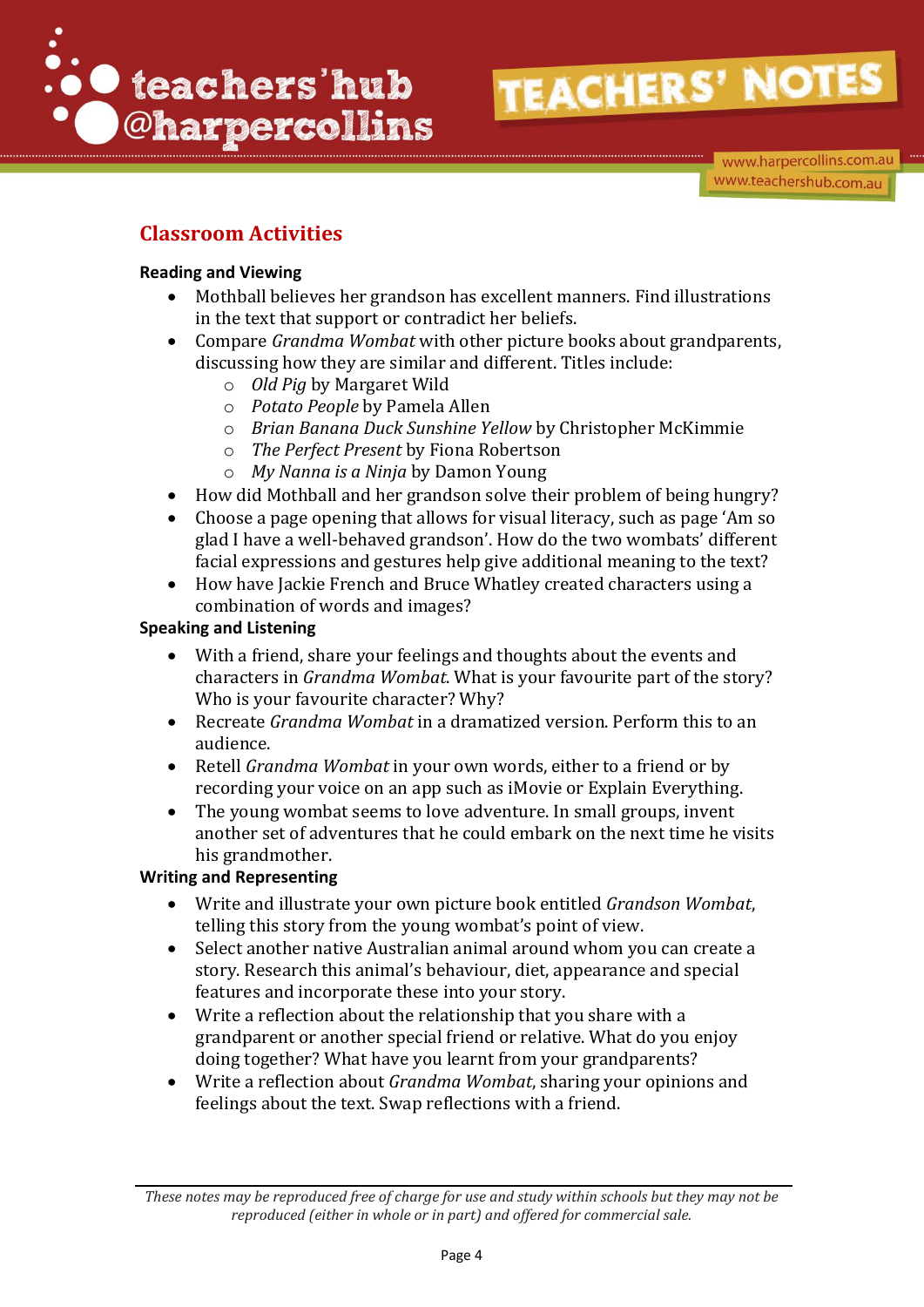

www.harpercollins.com.au www.teachershub.com.au

- Use a graphic organiser to compare the behaviour (or 'manners') of various Australian fauna such as koalas, cockatoos, kangaroos and wombats.
- Why are manners important? What are examples of good manners and bad manners? From the text, find which manners are important to Mothball. Create a small "Book of Manners" for your class.

#### **Grammar, Punctuation and Vocabulary**

- Much of *Grandma Wombat* is written in one or two word sentences. Rewrite the text using full sentences.
- Peer-edit a friend's story. Use a common editing key to identify any errors, for example circling a letter that should be a capital, or underlining any parts of sentences that sound confusing. Give some positive and constructive feedback to your friend.
- Complete the word grid for the textless page opening in which Mothball's grandson leaps out of the plane (Worksheet 1). This could be repeated for other textless pages.